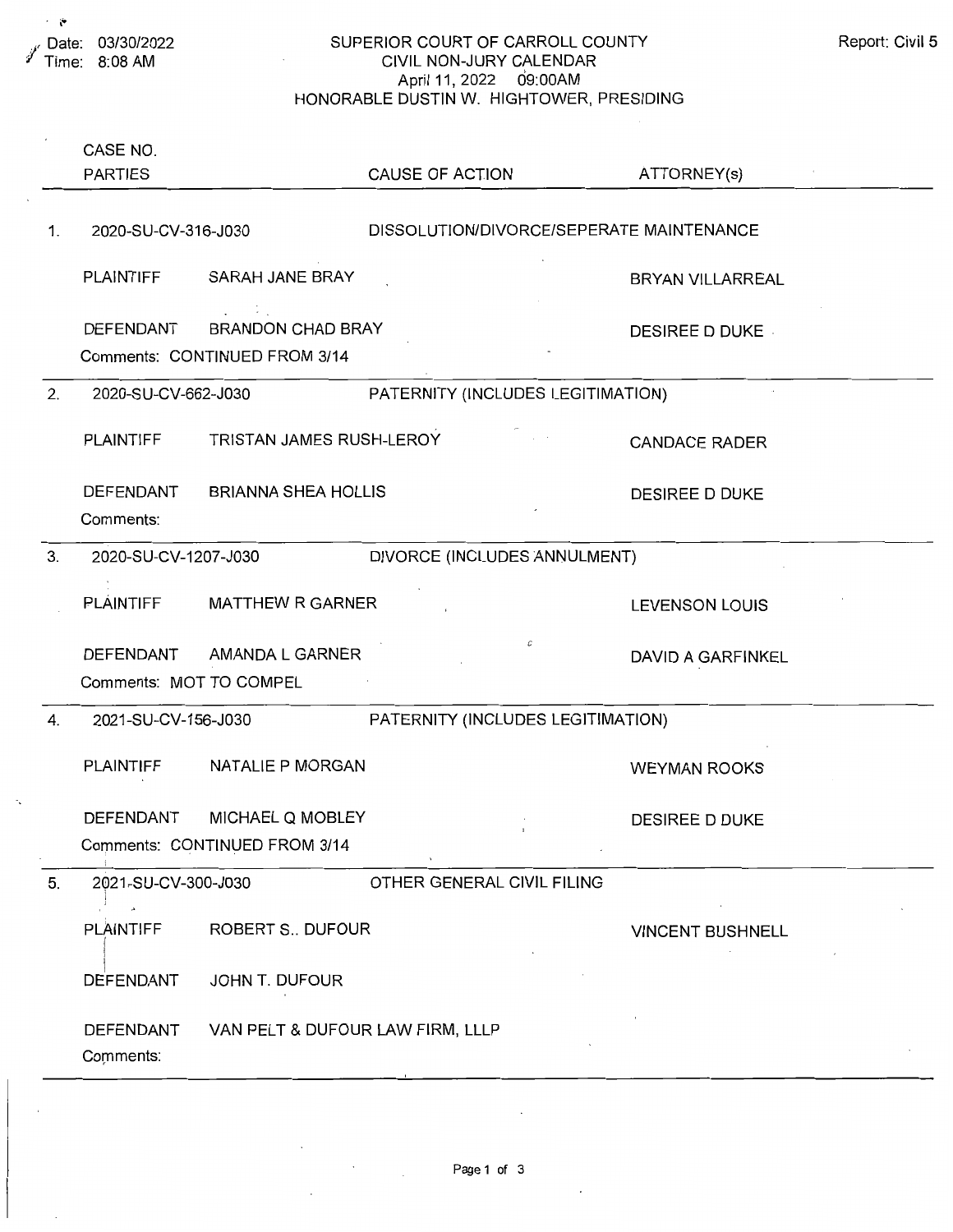$\hat{\mathbf{v}}$ 

## SUPERIOR COURT OF CARROLL COUNTY CIVIL NON-JURY CALENDAR April 11, 2022 09:00AM HONORABLE DUSTIN W. HIGHTOWER, PRESIDING

| Report: Civil 5 |  |  |
|-----------------|--|--|
|-----------------|--|--|

| X              |                      |                               |                                                   |                        |
|----------------|----------------------|-------------------------------|---------------------------------------------------|------------------------|
|                | CASE NO.             |                               |                                                   |                        |
|                | <b>PARTIES</b>       |                               | CAUSE OF ACTION                                   | ATTORNEY(s)            |
|                |                      |                               |                                                   |                        |
| 6.             | 2021-SU-CV-499-J030  |                               | <b>NAME CHANGE</b>                                |                        |
|                |                      |                               |                                                   |                        |
|                | PLAINTIFF            | REBECCA LEVI TYREE            |                                                   |                        |
|                |                      |                               |                                                   |                        |
|                | <b>MINOR</b>         | <b>JACKSON LEVI MOONIN</b>    |                                                   |                        |
|                |                      |                               |                                                   |                        |
|                | <b>MINOR</b>         | CHLOE SIMONE MOONIN           |                                                   |                        |
|                |                      | A.                            |                                                   |                        |
|                | DEFENDANT            | NICHOLAS MOONIN               |                                                   |                        |
|                | Comments:            |                               |                                                   |                        |
| 7 <sub>1</sub> | 2021-SU-CV-800-J030  |                               | MODIFICATION OF CUSTODY/PARENTING TIME/VISITATION |                        |
|                |                      |                               |                                                   |                        |
|                | PLAINTIFF            | <b>TRAVIS WINN</b>            |                                                   | <b>DESIREE DUKE</b>    |
|                |                      |                               |                                                   |                        |
|                | DEFENDANT            | <b>MEGAN LUFT</b>             |                                                   | <b>GLEN E STINSON</b>  |
|                |                      | Comments: CONTINUED FROM 3/14 |                                                   |                        |
| 8.             | 2021-SU-CV-956-J030  |                               | DIVORCE (INCLUDES ANNULMENT)                      |                        |
|                |                      |                               |                                                   |                        |
|                | <b>PLAINTIFF</b>     | LESLEY D WINFREY              |                                                   | <b>DESIREE DUKE</b>    |
|                |                      |                               |                                                   |                        |
|                | DEFENDANT            | KEELAN D WINFREY SR.          |                                                   |                        |
|                | Comments: TEMPORARY  |                               |                                                   |                        |
| 9.             | 2021-SU-CV-1059-J030 |                               | APPEALS/REVIEWS                                   |                        |
|                |                      |                               |                                                   |                        |
|                | <b>PLAINTIFF</b>     | <b>JOSHUA BROWN</b>           |                                                   | <b>JOSHUA BROWN</b>    |
|                |                      |                               |                                                   |                        |
|                | DEFENDANT            | DEPARTMENT OF LABOR           |                                                   |                        |
|                | Comments:            |                               |                                                   |                        |
| 10.            | 2021-SU-CV-1175-J030 |                               | <b>REAL PROPERTY</b>                              |                        |
|                |                      |                               |                                                   |                        |
|                | <b>PLAINTIFF</b>     | JOHN T DUFOUR                 |                                                   | <b>CHARLES MECKLIN</b> |
|                |                      |                               |                                                   |                        |
|                | DEFENDANT            | ROBERT S DUFOUR               | $\mathcal{L}$                                     | VINCENT BUSHNELL       |
|                | Comments:            |                               |                                                   |                        |
|                |                      |                               |                                                   |                        |

 $\epsilon$